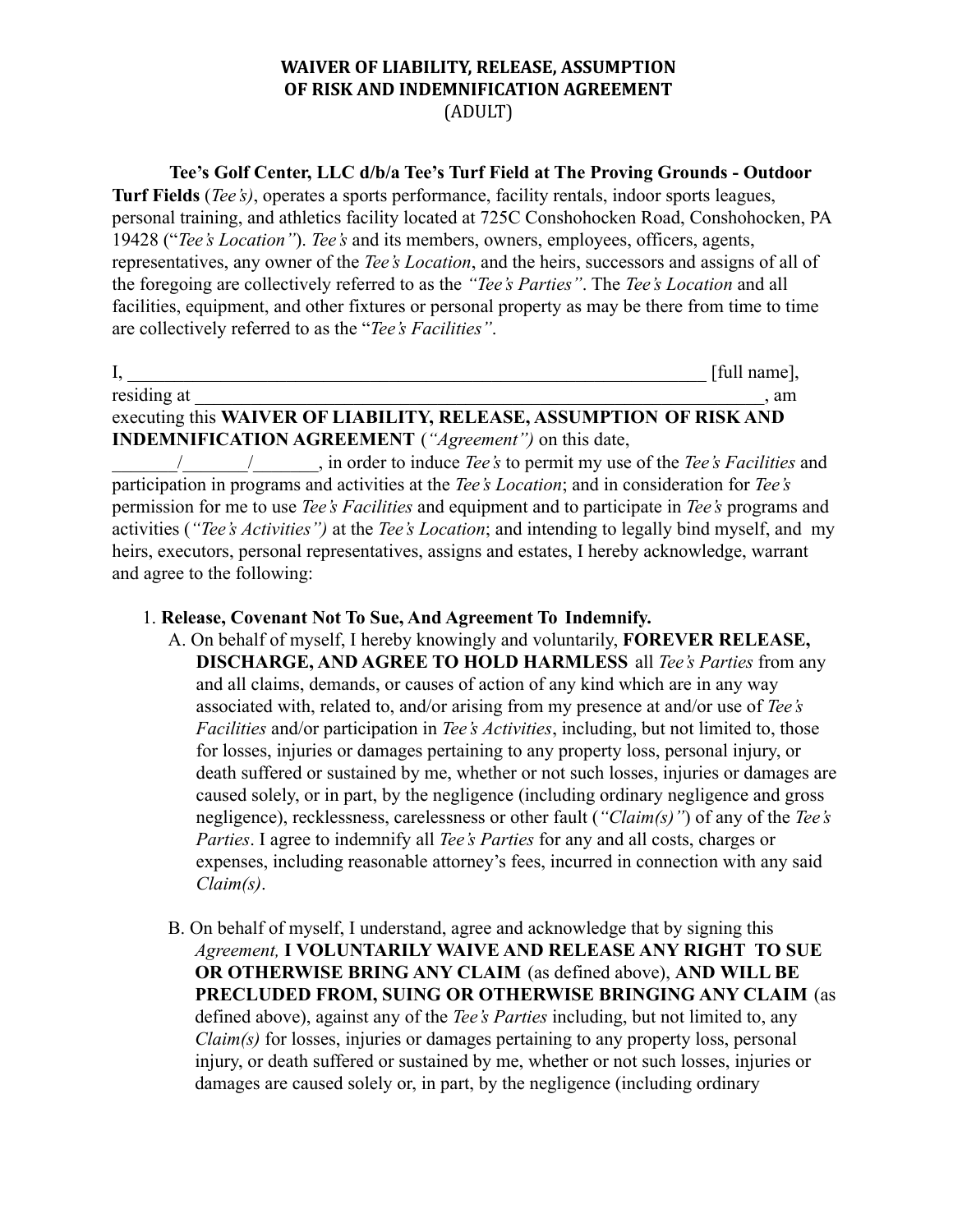negligence and gross negligence), recklessness, carelessness or other fault of any of the *Tee's Parties*. This also means that a *Claim(s)* cannot be pursued by or on behalf **WAIVER OF LIABILITY, RELEASE, ASSUMPTION OF RISK AND INDEMNIFICATION AGREEMENT** (ADULT)

of me against any of the *Tee's Parties* for contribution or indemnity (or to share the liability) if a claim, demand, or cause of action of any kind is asserted against me which is in any way associated with, related to, and/or arising from my presence at and/or use of *Tee's Facilities* and/or participation in *Tee's Activities*.

C. On behalf of myself, I hereby understand, agree and acknowledge that if suit or other claim of any kind is brought on my behalf, against a party other than *Tee's Parties* for any property loss, personal injury, or death suffered or sustained by myself, which is in any way associated with, related to, and/or arising from my presence at and/or use of *Tee's Facilities* and/or participation in *Tee's Activities*, and any *Tee's Parties* become a party to such claim or suit, then **IN ORDER TO RELIEVE ANY** *TEE'S PARTIES* **FROM LIABILITY TO MAKE CONTRIBUTION TO ANOTHER PARTY, ANY MONEY JUDGMENT OBTAINED AGAINST ANY SUCH OTHER PARTY SHALL BE RELEASED AND REDUCED TO THE EXTENT OF THE** *TEE'S PARTIES'* **PRO RATA SHARE OF DAMAGES RECOVERABLE AGAINST ALL OTHERS.**

D. Furthermore, on behalf of myself, I hereby covenant, warrant and agree that should I, or my heirs, representatives, assigns or estates of any of us, breach this *Agreement* by commencing a lawsuit, or by otherwise bringing a *Claim(s)* against any of the *Tee's Parties* which is in any way associated with, related to, and/or arising from my presence at and/or use of *Tee's Facilities* and/or participation in *Tee's Activities*, pursuant to this *Agreement*, **I SHALL INDEMNIFY AND BE INDIVIDUALLY AND JOINTLY LIABLE TO** *TEE'S PARTIES* for any and all costs, damages, losses and expenses, including judgments, fines, settlements, punitive damages and attorneys' fees, arising from any such threatened, pending or instituted *Claim(s)*, whether civil, criminal, administrative or arbitrative, and any appeal to such *Claim(s)*.

- 2. **Governing Law.** On behalf of myself, I hereby understand, agree and acknowledge that this *Agreement* shall be construed under the internal laws of the Commonwealth of Pennsylvania without reference to conflict of laws principles, as broadly and inclusively as is permitted thereby; and that if any portion of provision of this *Agreement* shall be held invalid, illegal or unenforceable, this shall not affect the validity or enforceability of any other provision of this *Agreement*. This *Agreement* may not be amended or modified except by an agreement in writing signed by the party against whom the enforcement of any modification is sought.
- 3. **Acknowledgements.** On behalf of myself, I hereby understand, agree and acknowledge: (A) THAT I HAVE HAD SUFFICIENT OPPORTUNITY TO READ THIS ENTIRE DOCUMENT; (B) THAT I HAVE READ AND UNDERSTAND THIS DOCUMENT, AND AGREE TO BE BOUND BY ITS TERMS; (C) THAT I HAVE NOT RELIED ON